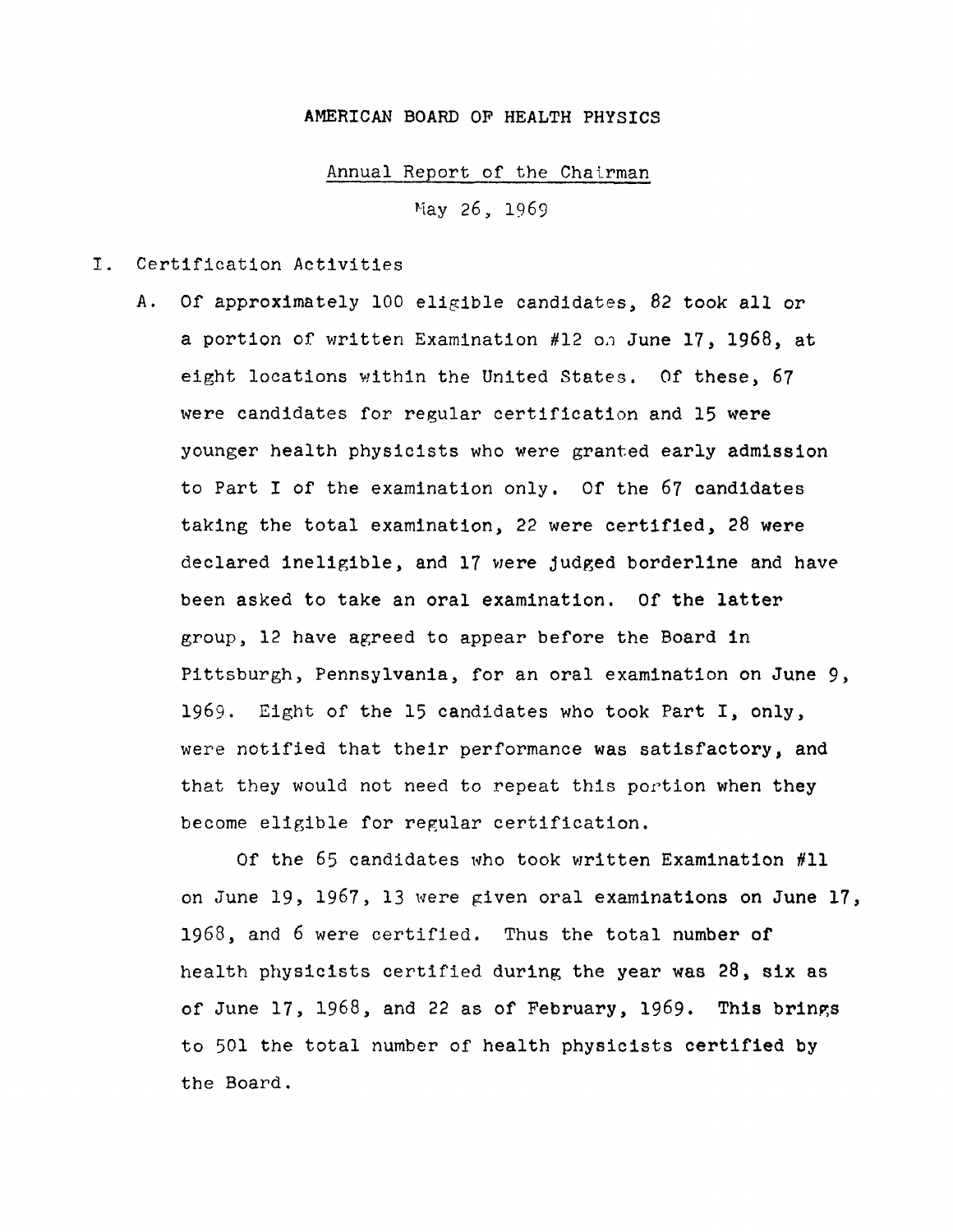- B. For the third year, local Chapters of the Health Physics Society were invited to present plaques to the newly certified health physicists at one of their regularly scheduled spring meetings. The program proved successful and the new technique for mounting the certificates on a mahogany board under a clear plastic cover provided a handsome plaque which could be prepared with a minimum of delay. This new approach, which was approved by the Board at its 1968 Annual Meeting, replaces the laminated plastic olaques previously used.
- C. As of May 26, 1969, seventy-seven candidates had been declared eligible to take all or a portion of Examination #13 being administered by the Panel of Examiners on June 9, 1969. Of these, 26 were to take Part I, 6 were to take Part II, and 45 were to take both Parts I and II. An additional 9 eligible candidates indicated that they would not take the examination this year. The examination **sites**  and distribution of candidates were as follows:

|    | Site                                                                                                                                                                                                                                                           | Number of<br>Candidates  |
|----|----------------------------------------------------------------------------------------------------------------------------------------------------------------------------------------------------------------------------------------------------------------|--------------------------|
| 1. | Pittsburgh, Pennsylvania<br>2. Lowell, Massachusetts<br>3. New York, New York<br>4. Rockville, Maryland<br>5. Oklahoma City, Oklah<br>6. Richland, Washington<br>Oklahoma City, Oklahoma<br>7. Berkeley, California<br>8. Pasadena, California<br>Undesignated | 32<br>-5<br>10<br>9<br>2 |
|    | TOTAL                                                                                                                                                                                                                                                          |                          |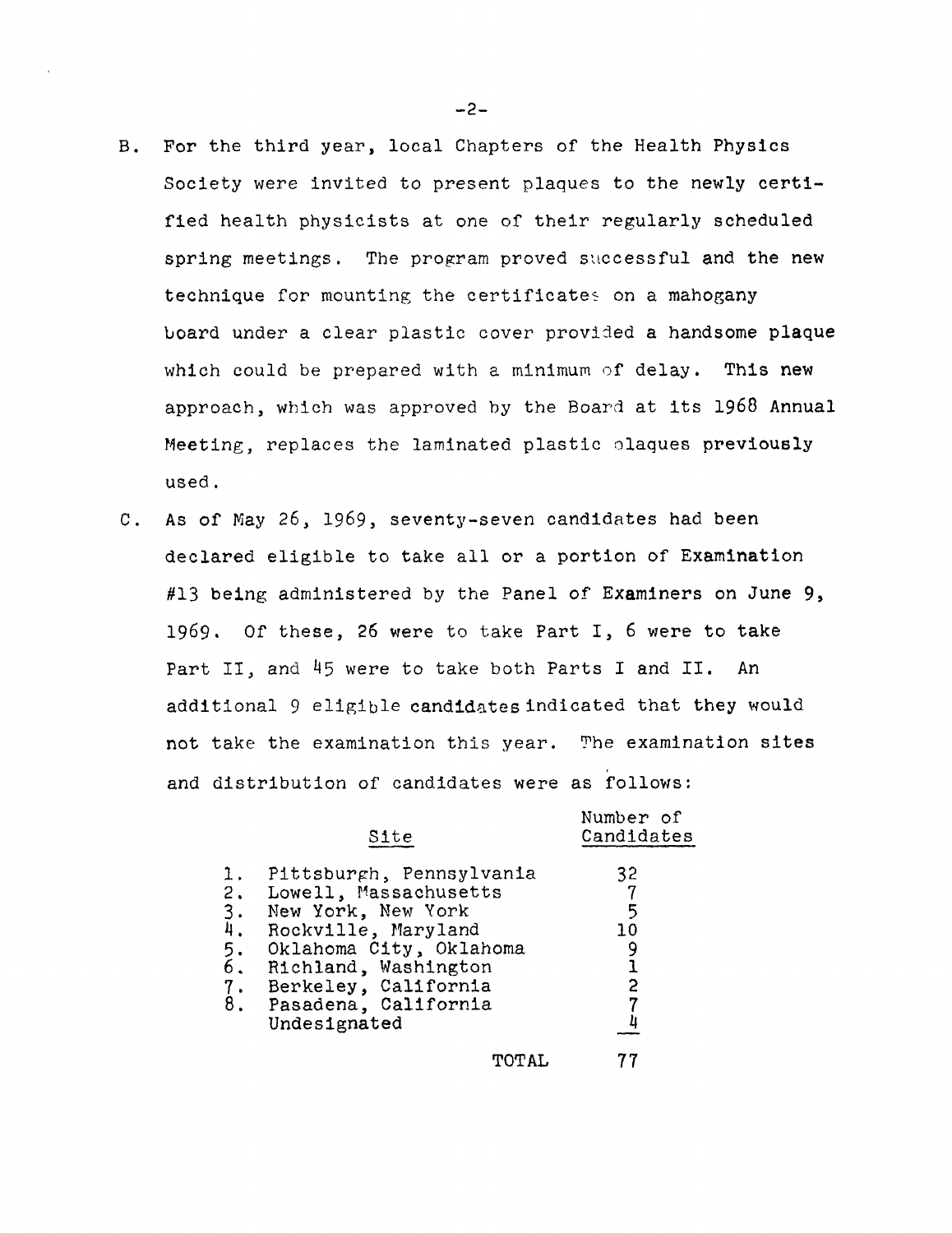- II. Changes in Sponsorship and Membership of the Board and Panel of Examiners
	- A. Arrangements were confirmed in February, 1969, whereby the American Public Health Association joined with the Health Physics Society and the American Association of Physicists in Medicine as sponsors of the Board. In April, Mr. Kenneth M. Morse was appointed the APHA representative to the Board and will serve a five year term effective as of January 1, 1969. Mr. Morse is with the United States Steel Corporation in Pittsburgh.
	- B. At the Annual Meeting in June, 1968, Dade W. Moeller was re-elected Board Chairman, and William C. Reinig was reelected Secretary-Treasurer, both for one year terms beginning January 1, 1969. Retiring from the Board on December 31, 1968, after many years of distinguished service was Robert O. Gorson. Mr. Gorson played a major role in ABHP activities during his term and his service included two years (1965 and 1966) as Board Chairman. He was replaced by Dr. Lawrence H. Lanzl of the Argonne Cancer Research Hospital who was appointed for a five year term beginning on January 1, 1969.
	- C. Robert L. Junkins was reappointed Chairman of the Panel of Examiners for a one year term effective January l, 1969. New members of the Panel taking office for four year terms beginning on January 1, 1969, were Herbert E. Book, Thomas M. Gerusky, Robert J. Shalek, and Michael S. Terpilak.

-3-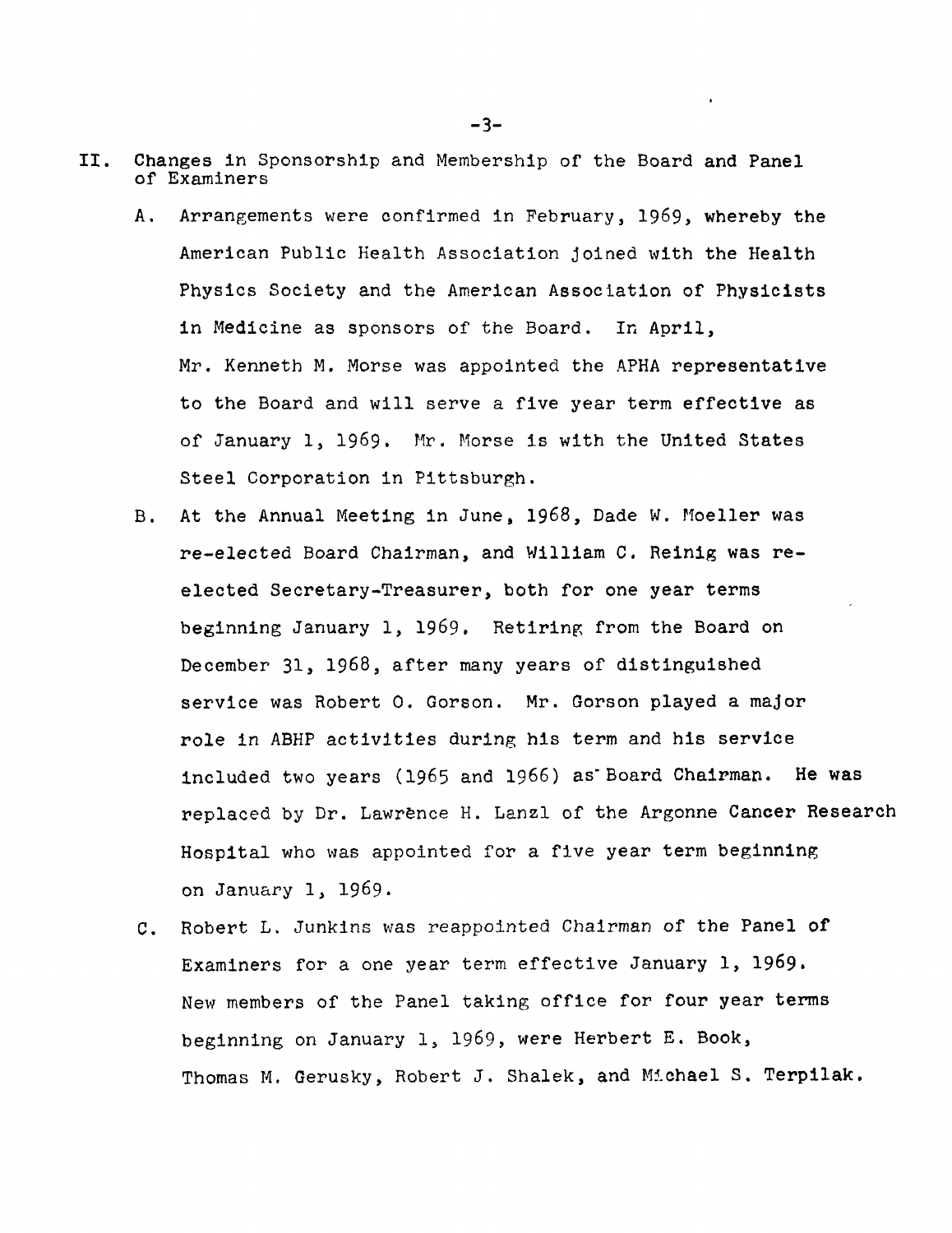These men replaced Donald E. Barber, John Hale, Bryce L. Rich, and Charles L. Weaver. In addition, F. W. Chambers, Jr., resigned from the Panel during the year and Saul  $J$ . Harris was appointed to complete his unexpired term. In recognition of the need for close correlation of the work of the Panel with the Professional Examination Service, APHA, Mr. Michael S. Terpilak was appointed Panel Vice-Chairman to supervise these activities.

III. Other New and Continuing Developments

- A. Negotiations with the Bureau of Radiological Health, Consumer Protection and Environmental Health Service, U.S. Department of Health, Education, and Welfare, resulted in a second year of financial support of the work being performed for the Board by the Professional Examination Service, APHA. In addition to the preparation of new multiple-choice questions for Part I of the examination (see separate Annual Report of the Panel Chairman), the PES prepared a statistical analysis of the 1968 examination including a comparison of the results of Parts I and II.
- B. Through the efforts of the Secretary-Treasurer, a brochure was developed during the year to describe the activities of the Board, the requirements for certification, and other particulars. It 1s anticipated that this can be used as an effective tool for promoting the certification program and other Board activities.

 $-4-$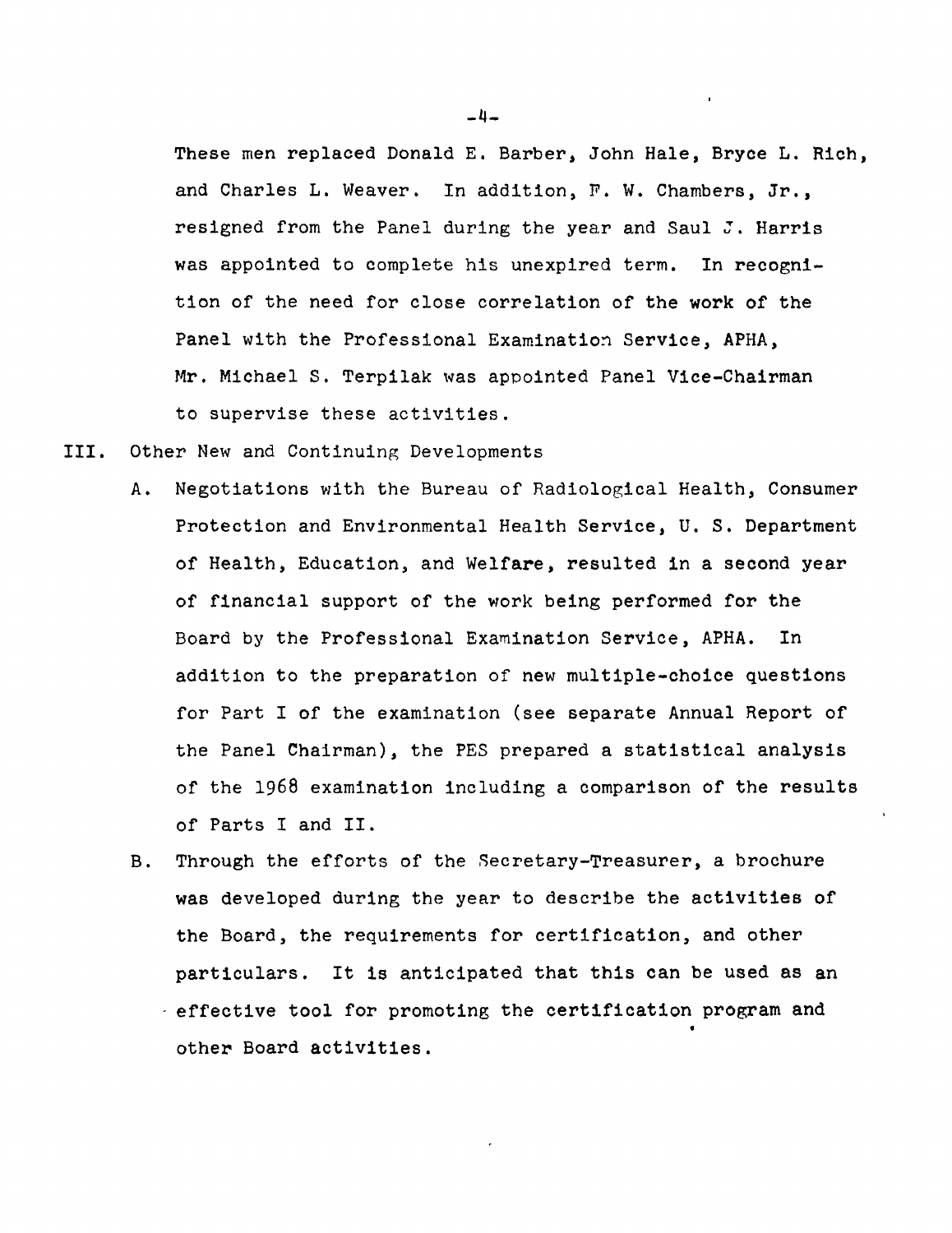- C. Under the direction of the Board Chairman, a beginning was made on a statistical analysis of the records of the 411 people who have taken the twelve written certification examinations administered from  $1961$  through  $1968*$ . A Research Grant application has been submitted to the U. S. Department of Health. Education, and Welfare for formal support for these studies during the coning year.
- D. In cooperation with the Committee on Education and Training, Health Physics Society, efforts were made during the year to explore the need for and most appropriate action by the Board in assiciang in the establishment of a mechanism for certifying Health Phyrics Geendeians. An exchange of letters with The Ame.icen Registry of Radiologic Technologists indicated no interest on their part in establishing such an activity. Since the major problem appeared to be the Leck of a comboding point for such activities, this need was trem, he we steen tion of several officials in the Health Physic: Society. As a result, some consideration is being given to the establishment of a Health Physics Technician Section within the Health Physics Society. If

 $-5-$ 

<sup>\*</sup>NOTE: The total of 411 is the number of people who have taken the written examination at least onte. Where a candidate has taken the examination several times, he was counted only once. Thus the total number of examinations administered is somewhat greater than  $411.$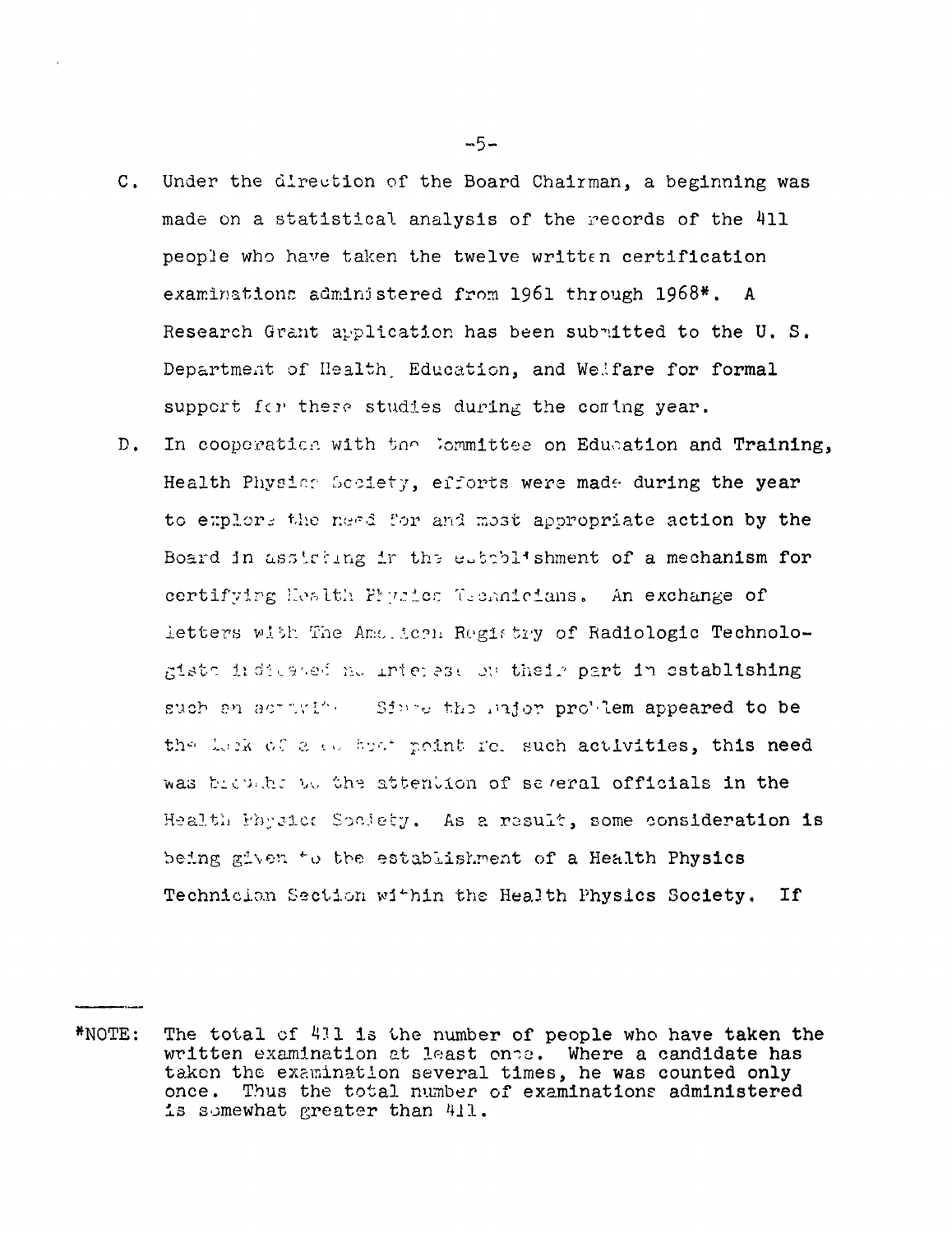established, such a Section could provide a "focus" through which ABHP might act to advise on establishing the necessary program. It is important to note, hovever, that there is a certain amount of oppositior. to the establishment of a "Technician" Section within HPS so the problem may remain for some time to come.

 $\sim 10^{-11}$ 

IV. Other Activities

 $\sim 100$ 

 $\mathbf{r} = \mathbf{r}$ 

A. Announcements of the activities of the Board were published in all issues of the Newsletters of the Health Physics Society and the Hadiological Health Section of the American Public Health Association. Similar reports were carried in the Newsletters of the American Association of Physicists in Medicine.

Additional published articles about the program or the Board included the following:

- 1. HEALTH PHYSICS, Vol. 14, No.  $6$ , pages  $603 606$  $\text{(June, 1968)}$
- 2. JOURNAL OF THE AMERICAN INDUSTRIAL HYGIENE ASSOCIATION, Vol. 29, No. 5, page 516  $(September - October, 1968);$
- 3. JOURNAL OF THE AMERICAN PUBLIC HEALTH ASSOCIATION, Vol. 58, No. 10, page 1949 (October, 1968);
- 4. HEALTH PHYSIOS, Vol. 16, No. 1, page 105 (January, 1969);
- 5. ENVIRONMEHTAL SCIENCE AND TECHNOLOGY, Vol. 3, No. 2, page 191 (February, 1969).
- 6. HEALTH RESOURCES STATISTICS, Report of the Health Services and Mental Health Administration, U.S. Dept. of Health, Education, and Welfare, PHS Publication No. 1509, page 91 (December, 1968).

 $-6-$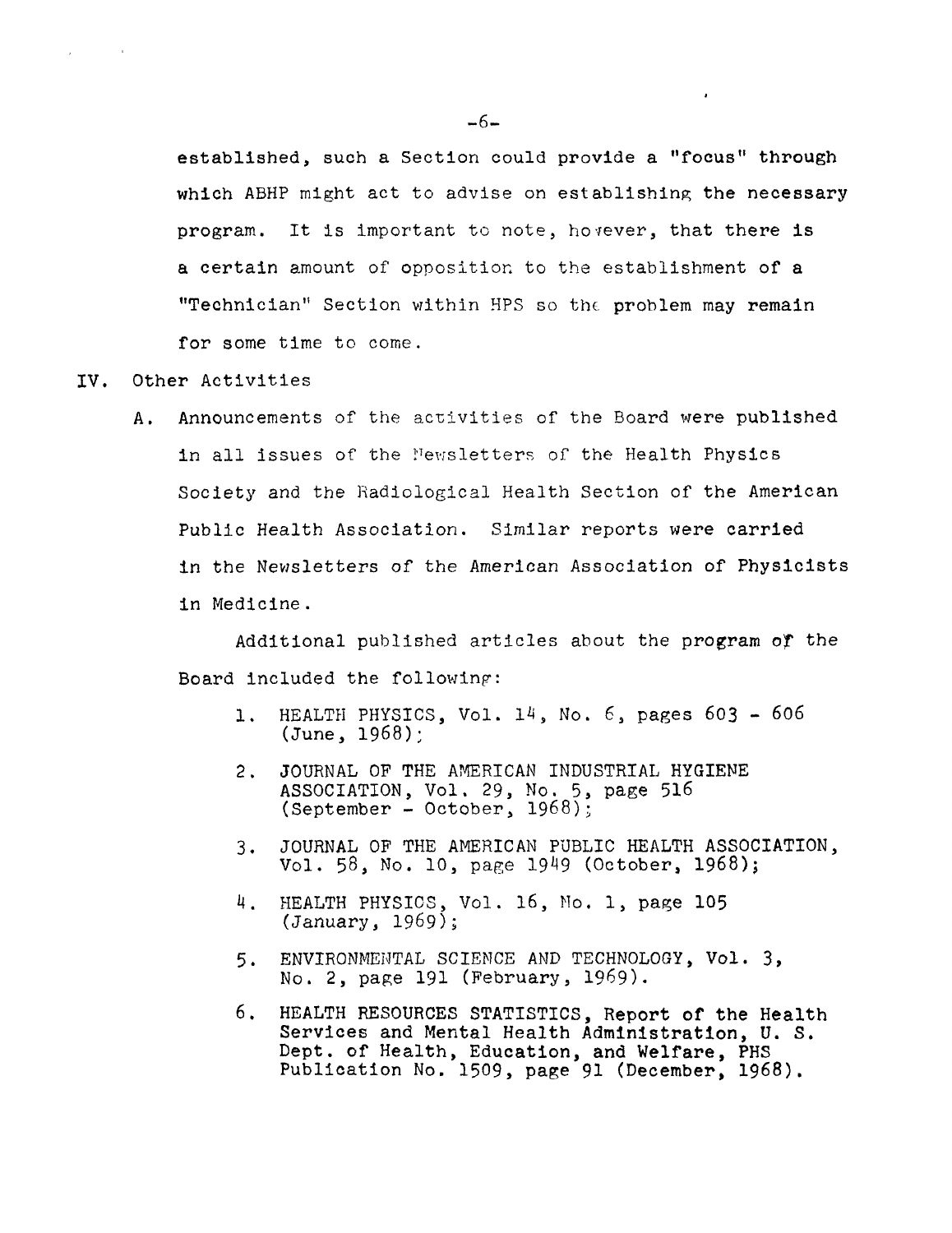- B. As a follow-up to the  $1968$  Annual Meeting, arrangements were made with the Executive Secretary, Health Physics Society, to prepare an addressorraph nailing list of all certified health physicists. One of the first uses of the list was for the distribution of a Questionnaire to all CHP's soliciting their financial support of Poard activities. The specific suggestion was made that each health physicist previously certified by the I:oard make an annual contribution of  $$5$  to the support of the Board's program. Approximately one third of those responding voted against the proposal. As a result, the matter was permitted to "ride" and it is probable that the Board will seek other means for financing its program, when and if such support becomes necessary.
- C. At the request of their Associate Executjve Director, the Board Chairman supplied the American Nurses' Association with detailed information on ABHP certification procedures. Information on the health physics profession was also supplied to Careers, Inc., of Largo, Florida whose staff was developing a brochure on careers in health physics. The brochure, as published, contains an acknowledgment of the Board's assistance.
- V. Handling of Board Business
	- A. As a follow-up to the 1968 Annual Meeting, a document (dated October 1, 1968) was prepared on "Suggested Procedures for Selection and Examination of Candidates for

 $-7-$